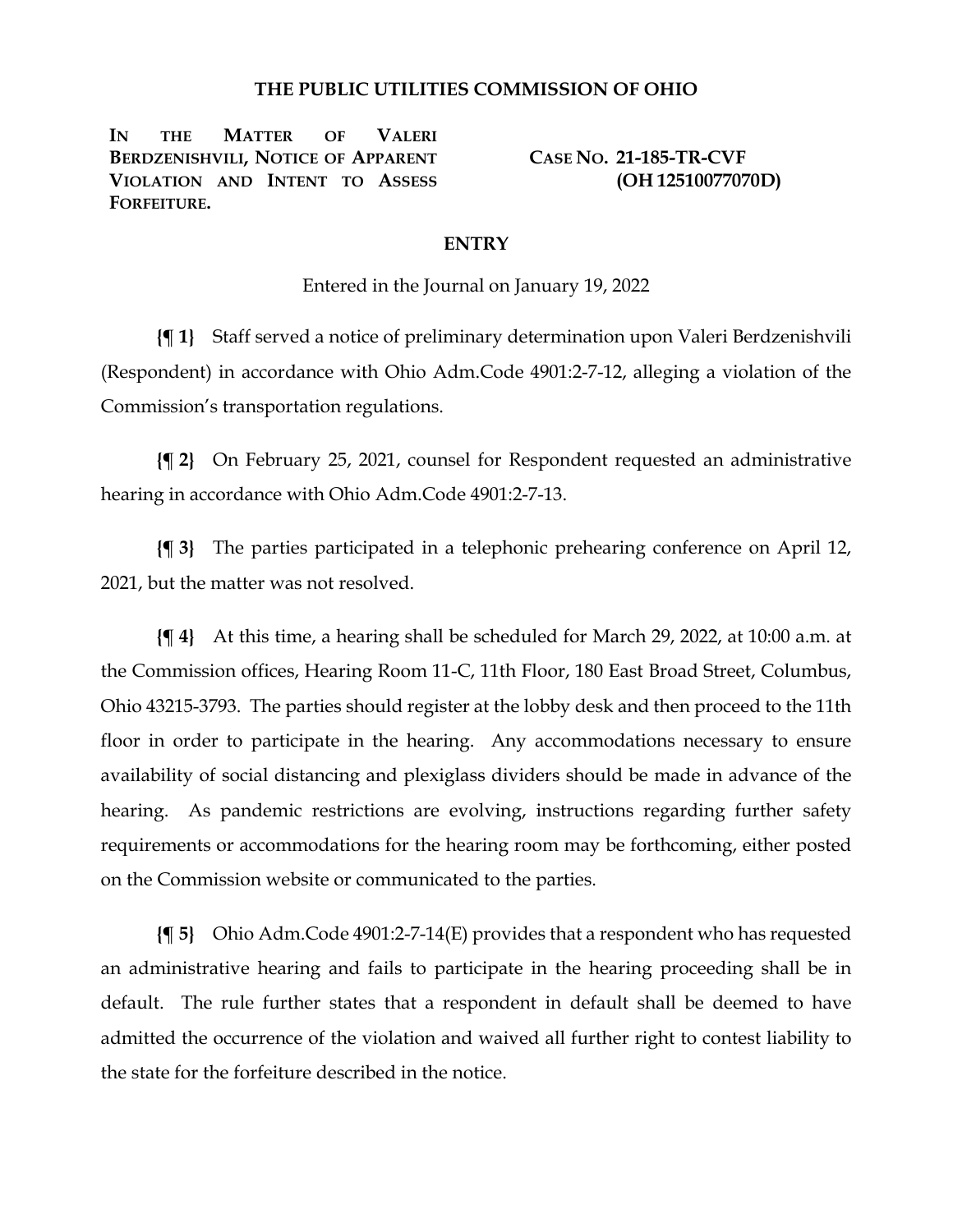**{¶ 6}** At the hearing, Staff must prove, by a preponderance of the evidence, that Respondent committed the alleged violation, pursuant to Ohio Adm.Code 4901:2-7-20(A).

**{¶ 7}** Following Staff's presentation of evidence at the hearing, it shall be the responsibility of Respondent to present evidence supporting its contentions regarding the alleged violation in this matter.

**{¶ 8}** It is, therefore,

**{¶ 9}** ORDERED, That a hearing be scheduled for March 29, 2022, as indicated in Paragraph 4. It is, further,

**{¶ 10}** ORDERED, That a copy of this Entry be served upon all parties of record.

### THE PUBLIC UTILITIES COMMISSION OF OHIO

### */s/Jacky Werman St. John*

By: Jacky Werman St. John Attorney Examiner

NJW/mef